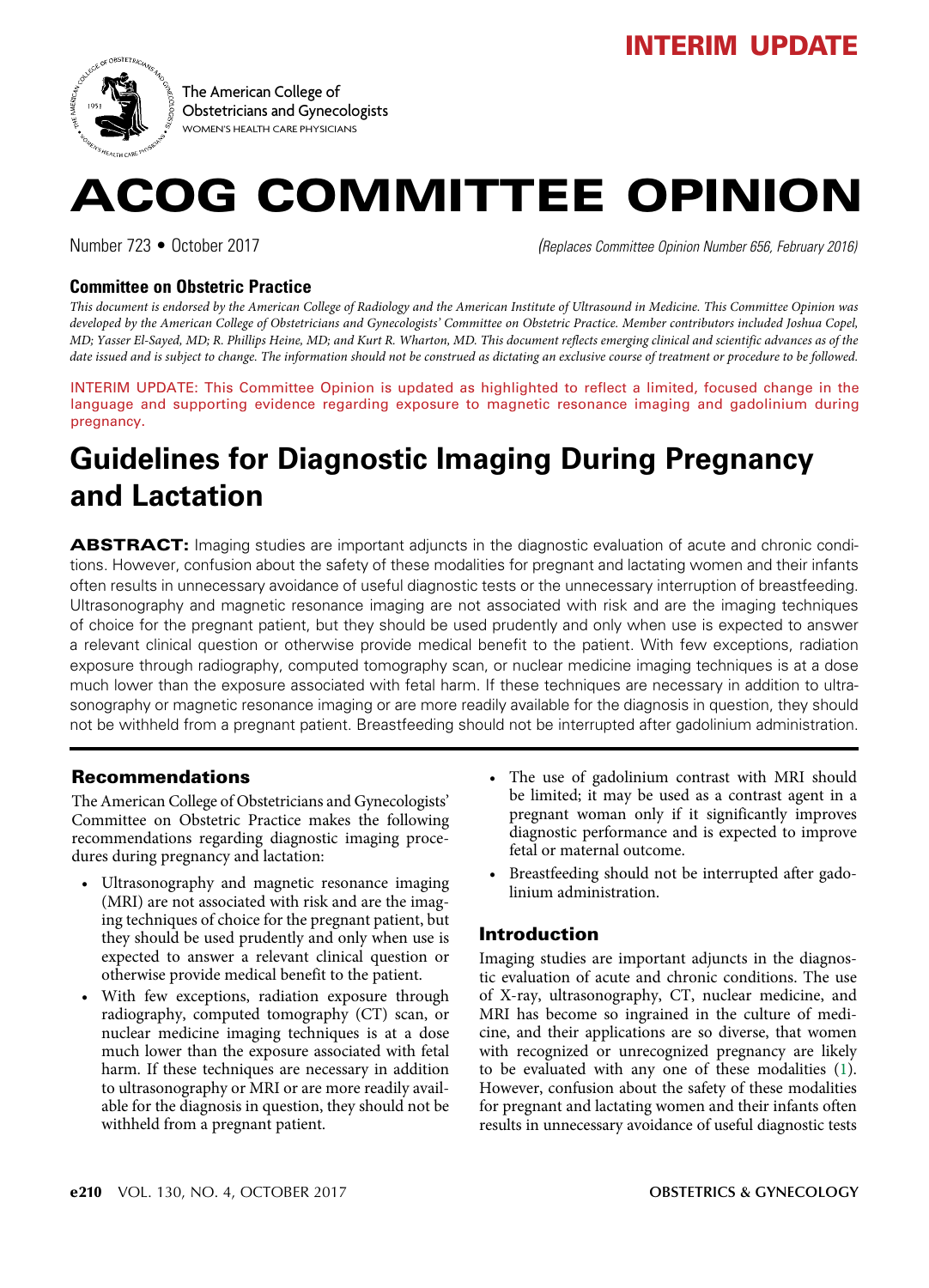or the unnecessary interruption of breastfeeding. This document reviews the available literature on diagnostic imaging in pregnancy and lactation. Obstetrician– gynecologists and other health care providers caring for pregnant and breastfeeding women in need of diagnostic imaging should weigh the risks of exposure to radiation and contrast agents with the risk of nondiagnosis and worsening of disease. Planning and coordination with a radiologist often is helpful in modifying technique so as to decrease total radiation dose when ionizing radiation studies are indicated [\(Table 1\)](#page-1-0).

#### <span id="page-1-1"></span>Ultrasonography

Ultrasound imaging should be performed efficiently and only when clinically indicated to minimize fetal exposure risk using the keeping acoustic output levels As Low As Reasonably Achievable (commonly known as ALARA) principle. Ultrasonography involves the use of sound waves and is not a form of ionizing radiation. There have been no reports of documented adverse fetal effects for diagnostic ultrasonography procedures, including duplex Doppler imaging. The U.S. Food and Drug Administration limits the spatial-peak temporal average intensity of ultrasound transducers to 720 mW/cm2 . At this intensity, the theoretical increase in temperature elevation for the fetus may be as high as  $2^{\circ}C$  (35.6°F) [\(2,](#page-5-1) [3\)](#page-5-2). However, it is highly unlikely that any sustained temperature elevation will occur at any single fetal anatomic site (3). The risk of temperature elevation is lowest with B-mode imaging and is higher with color Doppler and spectral Doppler applications ([4](#page-5-3)).

<span id="page-1-4"></span><span id="page-1-3"></span><span id="page-1-2"></span>Ultrasound machines are configured differently for different indications. Those configured for use in obstetrics do not produce the higher temperatures delivered by machines using nonobstetric transducers and settings. Similarly, although color Doppler in particular has the highest potential to raise tissue temperature, when used appropriately for obstetric indications, it does

<span id="page-1-5"></span>not produce changes that would risk the health of the pregnancy. However, the potential for risk shows that ultrasonography should be used prudently and only when its use is expected to answer a relevant clinical question or otherwise provide medical benefit to the patient ([5](#page-5-4)). When used in this manner and with machines that are configured correctly, ultrasonography does not pose a risk to the fetus or the pregnancy.

#### Magnetic Resonance Imaging

<span id="page-1-6"></span>The principal advantage of MRI over ultrasonography and computed tomography is the ability to image deep soft tissue structures in a manner that is not operator dependent and does not use ionizing radiation. There are no precautions or contraindications specific to the pregnant woman. Magnetic resonance imaging is similar to ultrasonography in the diagnosis of appendicitis, but when MRI is readily available, it is preferred because of its lower rates of nonvisualization ([6\)](#page-5-5). Although there are theoretical concerns for the fetus, including teratogenesis, tissue heating, and acoustic damage, there exists no evidence of actual harm. With regard to teratogenesis, there are no published human studies documenting harm, and the preponderance of animal studies do not demonstrate risk (1). Tissue heating is proportional to the tissue's proximity to the scanner and, therefore, is negligible near the uterus (1, [7](#page-5-6)). Finally, available studies in humans have documented no acoustic injuries to fetuses during prenatal MRI (1). In considering available data and risk of teratogenicity, the American College of Radiology concludes that no special consideration is recommended for the first (versus any other) trimester in pregnancy [\(8\)](#page-5-7).

<span id="page-1-8"></span><span id="page-1-7"></span>Unlike CT, MRI adequately images most soft tissue structures without the use of contrast. However, there are diagnostic situations in which contrast enhancement is of benefit. Two types of MRI contrast are available: 1) gadolinium-based agents and 2) superparamagnetic iron oxide particles. Gadolinium-based agents are useful

| <b>Measure</b>             | <b>Definition</b>                                                                               | <b>Legacy Unit</b>                  | SI* Unit                                                                           |
|----------------------------|-------------------------------------------------------------------------------------------------|-------------------------------------|------------------------------------------------------------------------------------|
| Exposure                   | Number of ions produced by X-ray<br>or gamma radiation per kilogram of air                      | Roentgen (R)                        | $2.58 \times 10^{-4}$ C/kg                                                         |
| <b>Dose</b>                | Amount of energy deposited per<br>kilogram of tissue                                            | Rad (rad) <sup>†</sup>              | Gray $(Gy)$ <sup>†</sup><br>$1,000 \text{ mGy} = 1 \text{ Gy}$<br>1 $Gy = 100$ rad |
| Relative effective<br>dose | Amount of energy deposited per<br>kilogram of tissue normalized for<br>biological effectiveness | Roentgen<br>equivalent<br>man (rem) | sievert (Sv)<br>$1,000$ mSv = 1 Sv<br>$1 Sv = 100 rem$                             |

<span id="page-1-0"></span>

|  |  | <b>Table 1.</b> Some Measures of lonizing Radiation ⇐ |  |  |  |  |
|--|--|-------------------------------------------------------|--|--|--|--|
|--|--|-------------------------------------------------------|--|--|--|--|

\*International System of Units (SI) – these are preferred.

<sup>†</sup>For diagnostic X-rays, 1 rad = 1 rem, 1 Gy = 1 Sv.

Modified from Cunningham FG, Leveno KJ, Bloom SL, Spong CY, Dashe JS, Hoffman BL, et al. General considerations and maternal evaluation. In: Williams obstetrics. 24th ed. New York (NY): McGraw Hill Medical; 2014. p. 926–39.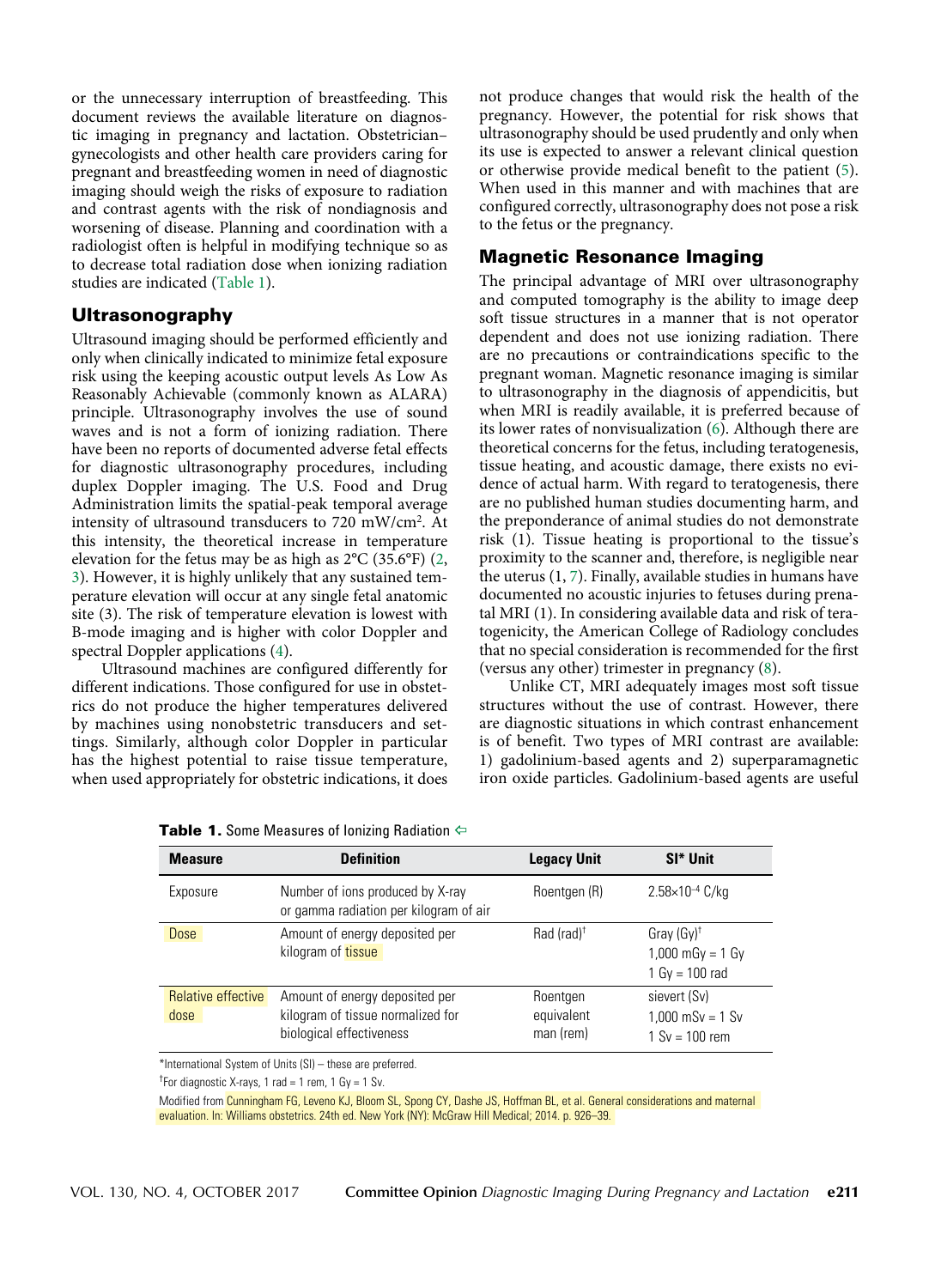<span id="page-2-2"></span>in imaging of the nervous system because they cross the blood–brain barrier when this barrier has been disrupted, such as in the presence of a tumor, abscess, or demyelination ([9\)](#page-5-15). Although gadolinium-based contrast can help define tissue margins and invasion in the setting of placental implantation abnormalities, noncontrast MRI still can provide useful diagnostic information regarding placental implantation and is sufficient in most cases (7).

<span id="page-2-3"></span>Even though it can increase the specificity of MRI, the use of gadolinium-based contrast enhancement during pregnancy is controversial. Uncertainty surrounds the risk of possible fetal effects because gadolinium is water soluble and can cross the placenta into the fetal circulation and amniotic fluid. Free gadolinium is toxic and, therefore, is only administered in a chelated (bound) form. In animal studies, gadolinium agents have been found to be teratogenic at high and repeated doses (1), presumably because this allows for gadolinium to dissociate from the chelation agent. In humans, the principal concern with gadolinium-based agents is that the duration of fetal exposure is not known because the contrast present in the amniotic fluid is swallowed by the fetus and reenters the fetal circulation. The longer gadoliniumbased products remain in the amniotic fluid, the greater the potential for dissociation from the chelate and, thus, the risk of causing harm to the fetus (8). The only prospective study evaluating the effect of antepartum gadolinium administration reported no adverse perinatal or neonatal outcomes among 26 pregnant women who received gadolinium in the first trimester ([10](#page-5-16)). More recently, a large retrospective study evaluated the long-term safety after exposure to MRI in the first trimester of pregnancy or to gadolinium at any time during pregnancy ([11](#page-5-8)). This study interrogated a universal health care database in the province of Ontario, Canada to identify all births of more than 20 weeks of gestation, from 2003 to 2015. Comparing first-trimester MRI (n=1,737) to no MRI (n=1,418,451), there were 19 stillbirths or deaths versus 9,844 in the unexposed cohort (adjusted relative risk [RR], 1.68; 95% CI, 0.97–2.90). The risk also was not significantly higher for congenital anomalies, neoplasm, or vision or hearing loss. However, comparing gadolinium MRI (n=397) with no MRI  $(n=1,418,451)$ , the outcome of any rheumatologic, inflammatory, or infiltrative skin condition occurred in 123 versus 384,180 births (adjusted hazard ratio, 1.36; 95% CI, 1.09–1.69). Stillbirths and neonatal deaths also occurred more frequently among 7 gadolinium MRI-exposed versus 9,844 MRI unexposed pregnancies (adjusted RR, 3.70; 95% CI, 1.55–8.85). Limitations of the study assessing the effect of gadolinium during pregnancy include using a control group who did not undergo MRI (rather than patients who underwent MRI without gadolinium) and the rarity of detecting rheumatologic, inflammatory, or infiltrative skin conditions ([12](#page-5-17)). Given these findings, as well as ongoing theoretical concerns and animal data,

gadolinium use should be limited to situations in which the benefits clearly outweigh the possible risks (8, 12).

To date, there have been no animal or human fetal studies to evaluate the safety of superparamagnetic iron oxide contrast, and there is no information on its use during pregnancy or lactation. Therefore, if contrast is to be used, gadolinium is recommended.

The water solubility of gadolinium-based agents limits their excretion into breast milk. Less than 0.04% of an intravascular dose of gadolinium contrast is excreted into the breast milk within the first 24 hours. Of this amount, the infant will absorb less than 1% from his or her gastrointestinal tract. Although theoretically any unchelated gadolinium excreted into breast milk could reach the infant, there have been no reports of harm. Therefore, breastfeeding should not be interrupted after gadolinium administration [\(13](#page-5-8), [14](#page-5-9)).

#### <span id="page-2-7"></span><span id="page-2-6"></span>Ionizing Radiation Including X-rays

Commonly used for the evaluation of significant medical problems or trauma, X-ray procedures are indicated during pregnancy or may occur inadvertently before the diagnosis of pregnancy. In addition, it is estimated that a fetus will be exposed to 1 mGy of background radiation during pregnancy (2). Various units used to measure X-ray radiation are summarized in Table 1.

<span id="page-2-8"></span>Concerns about the use of X-ray procedures during pregnancy stem from the risks associated with fetal exposure to ionizing radiation. The risk to a fetus from ionizing radiation is dependent on the gestational age at the time of exposure and the dose of radiation ([1](#page-5-10)5). If extremely high-dose exposure (in excess of 1 Gy) occurs during early embryogenesis, it most likely will be lethal to the embryo [\(Table 2](#page-3-0)) (15, [16](#page-5-11)). However, these dose levels are not used in diagnostic imaging.

<span id="page-2-10"></span><span id="page-2-9"></span><span id="page-2-4"></span><span id="page-2-0"></span>In humans, growth restriction, microcephaly, and intellectual disability are the most common adverse effects from high-dose radiation exposure (Table 2) (2, [17](#page-5-12)). With regard to intellectual disability, based on data from atomic bomb survivors, it appears that the risk of central nervous system effects is greatest with exposure at 8–15 weeks of gestation. It has been suggested that a minimal threshold for this adverse effect may be in the range of 60–310 mGy (2, [1](#page-5-13)8); however, the lowest clinically documented dose to produce severe intellectual disability is 610 mGy (14, [1](#page-5-14)9). Even multiple diagnostic X-ray procedures rarely result in ionizing radiation exposure to this degree. Fetal risk of anomalies, growth restriction, or abortion have not been reported with radiation exposure of less than 50 mGy, a level above the range of exposure for diagnostic procedures (20). In rare cases in which there are exposures above this level, patients should be counseled about associated concerns and individualized prenatal diagnostic imaging for structural anomalies and fetal growth restriction [\(Table 3\)](#page-4-0) (16).

<span id="page-2-11"></span><span id="page-2-5"></span><span id="page-2-1"></span>The risk of carcinogenesis as a result of in-utero exposure to ionizing radiation is unclear but is probably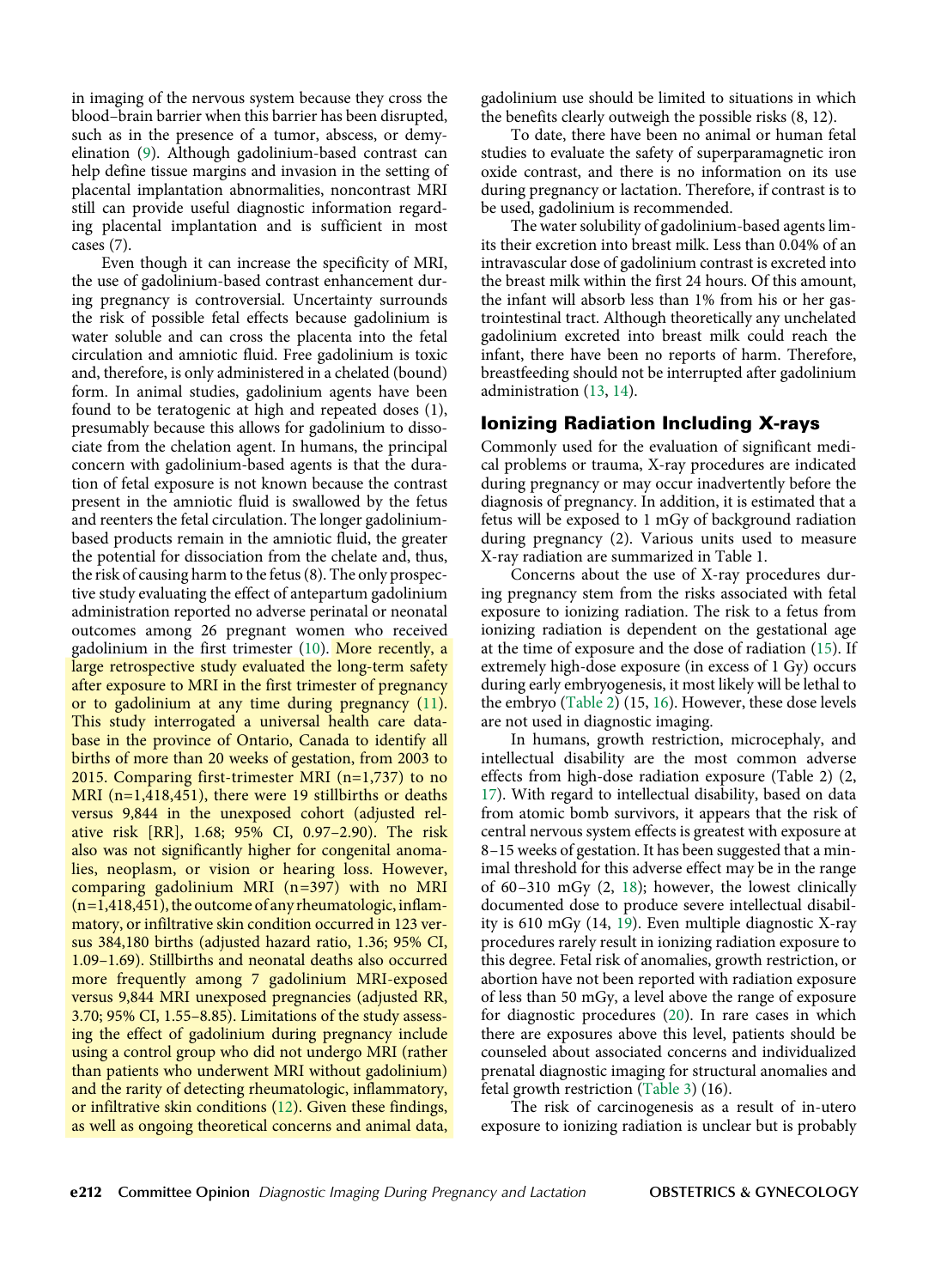| <b>Gestational Period</b>                              | <b>Effects</b>                                          | <b>Estimated Threshold Dose*</b> |
|--------------------------------------------------------|---------------------------------------------------------|----------------------------------|
| Before implantation<br>(0-2 weeks after fertilization) | Death of embryo or no consequence<br>(all or none)      | $50 - 100$ mGy                   |
| Organogenesis (2-8 weeks)<br>after fertilization)      | Congenital anomalies (skeleton, eyes,<br>qenitals)      | $200 \text{ mGy}$                |
|                                                        | Growth restriction                                      | $200 - 250$ mGy                  |
| <b>Fetal period</b>                                    | <b>Effects</b>                                          | <b>Estimated Threshold Dose*</b> |
| 8-15 weeks                                             | Severe intellectual disability (high risk) <sup>†</sup> | $60 - 310$ mGy                   |
|                                                        | Intellectual deficit                                    | 25 IQ-point loss per 1,000 mGy   |
|                                                        | Microcephaly                                            | $200 \text{ mGy}$                |
| $16 - 25$ weeks                                        | Severe intellectual disability (low risk)               | $250 - 280$ mGy <sup>*</sup>     |

<span id="page-3-0"></span>**Table 2.** Effects of Gestational Age and Radiation Dose on Radiation-Induced Teratogenesis  $\Leftrightarrow$ 

\*Data based on results of animal studies, epidemiologic studies of survivors of the atomic bombings in Japan, and studies of groups exposed to radiation for medical reasons (eg, radiation therapy for carcinoma of the uterus).

<sup>†</sup>Because this is a period of rapid neuronal development and migration.

Modified from Patel SJ, Reede DL, Katz DS, Subramaniam R, Amorosa JK. Imaging the pregnant patient for nonobstetric conditions: algorithms and radiation dose considerations. [Radiographics 2007;27:1705–22.](http://www.ncbi.nlm.nih.gov/pubmed/18025513)

very small. A 10–20 mGy fetal exposure may increase the risk of leukemia by a factor of 1.5–2.0 over a background rate of approximately 1 in 3,000 (7, 20). Thus, pregnancy termination should not be recommended solely on the basis of exposure to diagnostic radiation. Should a pregnant woman undergo multiple imaging studies using ionizing radiation, it is prudent to consult with a radiation physicist to calculate the total dose received by the fetus. The Health Physics Society maintains a website with an ask-the-expert feature: [www.hps.org/publicin](http://www.hps.org/publicinformation/ate/cat4.html)[formation/ate/cat4.html.](http://www.hps.org/publicinformation/ate/cat4.html) There is no risk to lactation from external sources of ionizing radiation (diagnostic X-rays) (21).

### Computed Tomography

Computed tomography is a specific use of ionizing radiation that plays an important diagnostic role in pregnancy, and its use increased by 25% per year from 1997 to 2006 (1). Use of CT and associated contrast material should not be withheld if clinically indicated, but a thorough discussion of risks and benefits should take place (8). In the evaluation for acute processes such as appendicitis or small-bowel obstruction, the maternal benefit from early and accurate diagnosis may outweigh the theoretical fetal risks. If accessible in a timely manner, MRI should be considered as a safer alternative to CT imaging during pregnancy in cases in which they are equivalent for the diagnosis in question. Radiation exposure from CT procedures varies depending on the number and spacing of adjacent image sections (Table 2). For example, CT pelvimetry exposure can be as high as 50 mGy but can be reduced to approximately 2.5 mGy (including fetal gonad exposure) by using a low-exposure technique that is adequate for

diagnosis. In the case of suspected pulmonary embolism, CT evaluation of the chest results in a lower dose of fetal exposure to radiation compared with ventilationperfusion scanning (2). With typical use, the radiation exposure to the fetus from spiral CT is comparable with conventional CT.

Oral contrast agents are not absorbed by the patient and do not cause real or theoretical harm. The use of intravenous contrast media aids in CT diagnosis by providing for enhancement of soft tissues and vascular structures. The contrast most commonly used for CT is iodinated media, which carries a low risk of adverse effects (eg, nausea, vomiting, flushing, pain at injection site) and anaphylactoid reactions (9). Although iodinated contrast media can cross the placenta and either enter the fetal circulation or pass directly into the amniotic fluid ([2](#page-5-18)2), animal studies have reported no teratogenic or mutagenic effects from its use (8, 22). Additionally, theoretical concerns about the potential adverse effects of free iodide on the fetal thyroid gland have not been borne out in human studies (17). Despite this lack of known harm, it generally is recommended that contrast only be used if absolutely required to obtain additional diagnostic information that will affect the care of the fetus or woman during the pregnancy.

<span id="page-3-2"></span><span id="page-3-1"></span>Traditionally, lactating women who receive intravascular iodinated contrast have been advised to discontinue breastfeeding for 24 hours. However, because of its water solubility, less than 1% of iodinated contrast administered to a lactating woman is excreted into the breast milk, and less than 1% of this amount of contrast will be absorbed through the infant's gastrointestinal tract. Therefore, breastfeeding can be continued without interruption after the use of iodinated contrast  $(1, 9, 13, 16, 23)$  $(1, 9, 13, 16, 23)$  $(1, 9, 13, 16, 23)$ .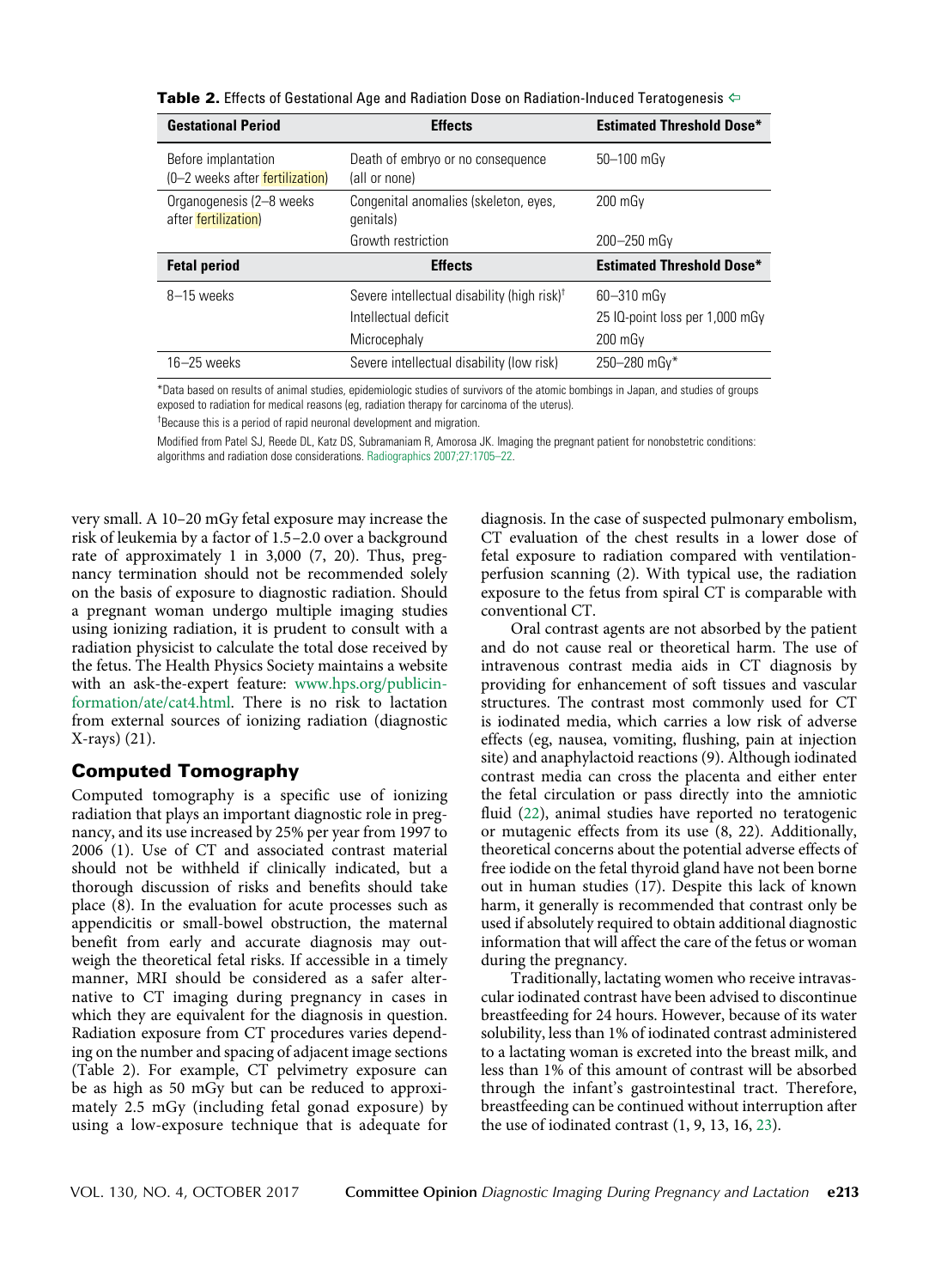| <b>Type of Examination</b>                                             | Fetal Dose* (mGy) |  |  |  |
|------------------------------------------------------------------------|-------------------|--|--|--|
| Very low-dose examinations (<0.1 mGy)                                  |                   |  |  |  |
| Cervical spine radiography (anteroposterior and lateral views)         | < 0.001           |  |  |  |
| Head or neck CT                                                        | $0.001 - 0.01$    |  |  |  |
| Radiography of any extremity                                           | < 0.001           |  |  |  |
| Mammography (two views)                                                | $0.001 - 0.01$    |  |  |  |
| Chest radiography (two views)                                          | $0.0005 - 0.01$   |  |  |  |
| Low- to moderate-dose examinations (0.1-10 mGy)                        |                   |  |  |  |
| Radiography                                                            |                   |  |  |  |
| Abdominal radiography                                                  | $0.1 - 3.0$       |  |  |  |
| Lumbar spine radiography                                               | $1.0 - 10$        |  |  |  |
| Intravenous pyelography                                                | $5 - 10$          |  |  |  |
| Double-contrast barium enema                                           | $1.0 - 20$        |  |  |  |
| CT                                                                     |                   |  |  |  |
| Chest CT or CT pulmonary angiography                                   | $0.01 - 0.66$     |  |  |  |
| Limited CT pelvimetry (single axial section through the femoral heads) | $\leq$ 1          |  |  |  |
| Nuclear medicine                                                       |                   |  |  |  |
| Low-dose perfusion scintigraphy                                        | $0.1 - 0.5$       |  |  |  |
| Technetium-99m bone scintigraphy                                       | $4 - 5$           |  |  |  |
| Pulmonary digital subtraction angiography                              | 0.5               |  |  |  |
| Higher-dose examinations (10-50 mGy)                                   |                   |  |  |  |
| Abdominal CT                                                           | $1.3 - 35$        |  |  |  |
| Pelvic CT                                                              | $10 - 50$         |  |  |  |
| <sup>18</sup> F PET/CT whole-body scintigraphy                         | $10 - 50$         |  |  |  |

<span id="page-4-0"></span>**Table 3.** Fetal Radiation Doses Associated With Common Radiologic Examinations  $\Leftrightarrow$ 

Abbreviations: CT, computed tomography; PET, positron emission tomography.

\*Fetal exposure varies with gestational age, maternal body habitus, and exact acquisition parameters.

Note: Annual average background radiation =  $1.1-2.5$  mGv,  $^{18}$ F = 2-[fluorine-18]fluoro-2-deoxy-p-glucose.

Modified from Tremblay E, Therasse E, Thomassin-Naggara I, Trop I. Quality initiatives: guidelines for use of medical imaging during pregnancy and lactation. [Radiographics 2012;32:897–911](http://www.ncbi.nlm.nih.gov/pubmed/22403117).

#### Nuclear Medicine Imaging

Nuclear studies such as pulmonary ventilation-perfusion, thyroid, bone, and renal scans are performed by "tagging" a chemical agent with a radioisotope. This type of imaging is used to determine physiologic organ function or dysfunction rather than to delineate anatomy. Hybrid systems, which combine the function of nuclear imaging devices with computed tomography, improve the quality of information acquired and can help to correct artifacts produced by nuclear medicine imaging alone (9).

In pregnancy, fetal exposure during nuclear medicine studies depends on the physical and biochemical properties of the radioisotope. Technetium 99m is one of the most commonly used isotopes and is used for brain, bone, renal, and cardiovascular scans. Its most common use in pregnancy is in ventilation-perfusion lung scanning for detection of pulmonary embolism. In general, these procedures result in an embryonic or fetal exposure of less than 5 mGy, which is considered a safe dose in pregnancy. The half-life of this radioisotope is 6 hours, and it is a pure gamma ray emitter, which minimizes the dose of radiation without compromising the image (9). All these facts support the safety of technetium 99m at 5 mGy when indicated during pregnancy.

Not all radioisotopes can be used safely during pregnancy. Radioactive iodine (iodine 131) readily crosses the placenta, has a half-life of 8 days, and can adversely affect the fetal thyroid, especially if used after 10–12 weeks of gestation (9). Whether for diagnostic or therapeutic treatment purposes, iodine 131 should not be used during pregnancy. If a diagnostic scan of the thyroid is essential, technetium 99m is the isotope of choice.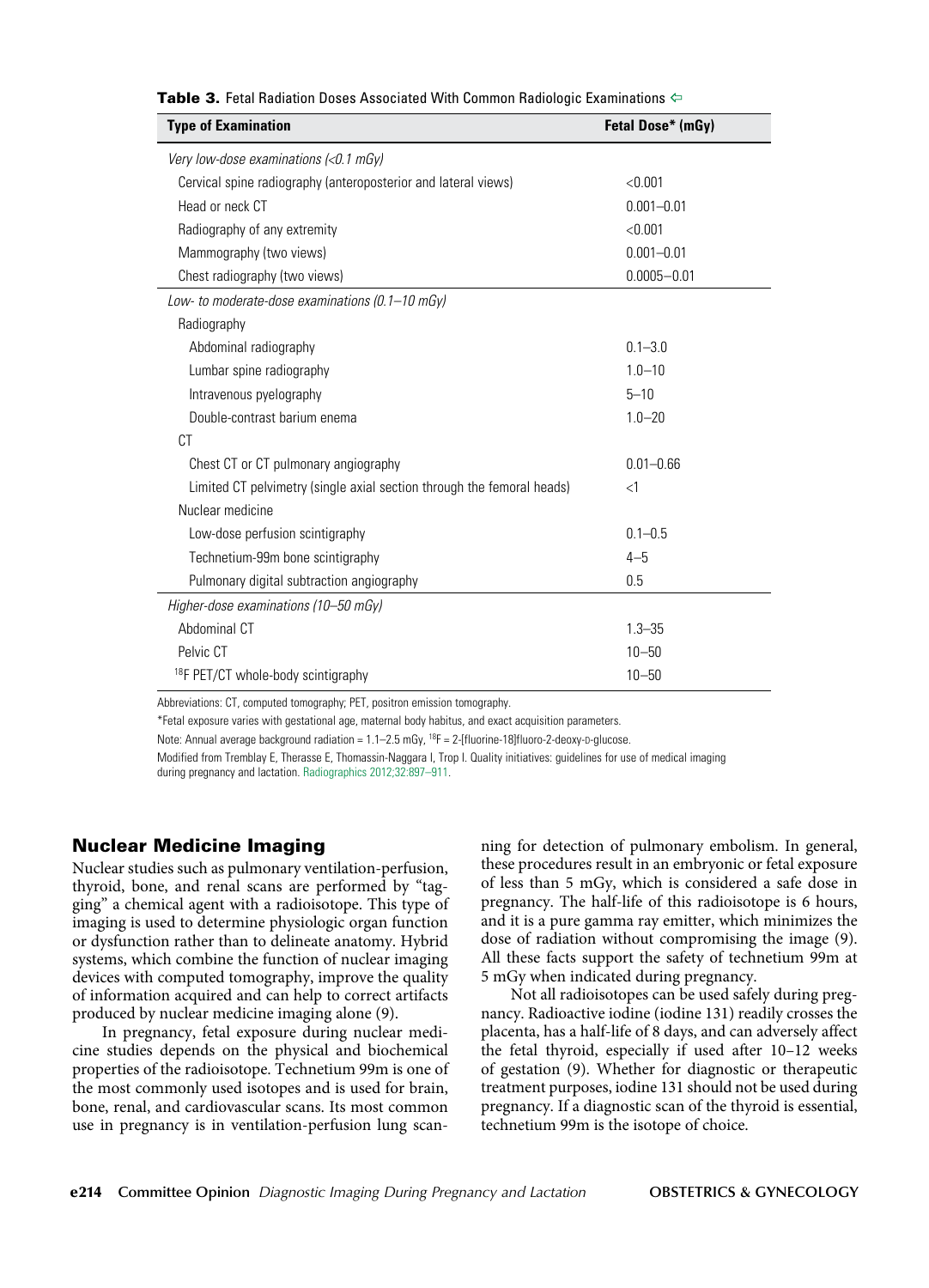Radionuclide compounds are excreted into breast milk in varying concentrations and for varying periods of time. In addition, rates of excretion of the same compound can vary between patients. Because some specific nuclear materials excreted into breast milk can have deleterious effects, consultation with experts on breastfeeding and nuclear medicine are recommended when these compounds are used in lactating women.

#### References

- <span id="page-5-0"></span>1. Chen MM, Coakley FV, Kaimal A, Laros RK Jr. Guidelines for computed tomography and magnetic resonance imaging use during pregnancy and lactation. Obstet Gynecol 2008;112:333–40. [\[PubMed\]](http://www.ncbi.nlm.nih.gov/pubmed/18669732) [*[Obstetrics & Gynecology](http://journals.lww.com/greenjournal/Fulltext/2008/08000/Guidelines_for_Computed_Tomography_and_Magnetic.22.aspx)*] [^](#page-0-0)
- <span id="page-5-1"></span>2. Patel SJ, Reede DL, Katz DS, Subramaniam R, Amorosa JK. Imaging the pregnant patient for nonobstetric conditions: algorithms and radiation dose considerations. Radiographics 2007;27:1705–22. [[PubMed](http://www.ncbi.nlm.nih.gov/pubmed/ 18025513)] [\[Full Text](http://pubs.rsna.org/doi/10.1148/rg.276075002?url_ver=Z39.88-2003&rfr_id=ori%3Arid%3Acrossref.org&rfr_dat=cr_pub%3Dpubmed&)] [^](#page-1-2)
- <span id="page-5-2"></span>3. American Institute of Ultrasound in Medicine. Statement on mammalian biological effects of heat. Laurel (MD): AIUM; 2015. Available at: [http://www.aium.org/official](http://www.aium.org/officialStatements/17) [Statements/17](http://www.aium.org/officialStatements/17). Retrieved October 5, 2015. ⇔
- <span id="page-5-3"></span>4. American Institute of Ultrasound in Medicine. Statement on the safe use of Doppler ultrasound during 11-14 week scans (or earlier in pregnancy). Laurel (MD): AIUM; 2011. Available at: [http://www.aium.org/officialStatements/42.](http://www.aium.org/officialStatements/42) Retrieved October 5, 2015. [^](#page-1-4)
- <span id="page-5-4"></span>5. Ultrasonography in pregnancy. ACOG Practice Bulletin No. 101. American College of Obstetricians and Gynecologists. Obstet Gynecol 2009;113:451–61. [\[PubMed\]](http://www.ncbi.nlm.nih.gov/pubmed/19155920) [*[Obstetrics &](http://journals.lww.com/greenjournal/Citation/2009/02000/ACOG_Practice_Bulletin_No__101__Ultrasonography_in.33.aspx) [Gynecology](http://journals.lww.com/greenjournal/Citation/2009/02000/ACOG_Practice_Bulletin_No__101__Ultrasonography_in.33.aspx)*] ⇔
- <span id="page-5-5"></span>6. Theilen LH, Mellnick VM, Longman RE, Tuuli MG, Odibo AO, Macones GA, et al. Utility of magnetic resonance imaging for suspected appendicitis in pregnant women. Am J Obstet Gynecol 2015;212:345.e1–6. [[PubMed](http://www.ncbi.nlm.nih.gov/pubmed/25291255)] [\[Full](http://www.sciencedirect.com/science/article/pii/S0002937814010266) [Text](http://www.sciencedirect.com/science/article/pii/S0002937814010266)]  $\Leftrightarrow$
- <span id="page-5-6"></span>7. Leyendecker JR, Gorengaut V, Brown JJ. MR imaging of maternal diseases of the abdomen and pelvis during pregnancy and the immediate postpartum period. Radiographics 2004;24:1301-16. [\[PubMed\]](http://www.ncbi.nlm.nih.gov/pubmed/15371610) [[Full Text\]](http://pubs.rsna.org/doi/10.1148/rg.245045036?url_ver=Z39.88-2003&rfr_id=ori:rid:crossref.org&rfr_dat=cr_pub%3dpubmed)  $\Leftrightarrow$
- <span id="page-5-7"></span>8. Kanal E, Barkovich AJ, Bell C, Borgstede JP, Bradley WG Jr, Froelich JW, et al. ACR guidance document on MR safe practices: 2013. Expert Panel on MR Safety. J Magn Reson Imaging 2013;37:501–30. [[PubMed](http://www.ncbi.nlm.nih.gov/pubmed/23345200)] [^](#page-1-8)
- <span id="page-5-15"></span>9. Adam A, Dixon AK, Gillard JH, Schaefer-Prokop CM, editors. Grainger & Allison's diagnostic radiology: a textbook of medical imaging. 6th ed. New York (NY): Churchill Livingstone/Elsevier; 2015.
- <span id="page-5-16"></span>10. De Santis M, Straface G, Cavaliere AF, Carducci B, Caruso A. Gadolinium periconceptional exposure: pregnancy and neonatal outcome. Acta Obstet Gynecol Scand 2007;86: 99-101. [\[PubMed\]](http://www.ncbi.nlm.nih.gov/pubmed/17230297) [\[Full Text\]](http://onlinelibrary.wiley.com/doi/10.1080/00016340600804639/epdf) ⇔
- <span id="page-5-8"></span>11. Ray JG, Vermeulen MJ, Bharatha A, Montanera WJ, Park AL. Association between MRI exposure during pregnancy and fetal and childhood outcomes[. JAMA 2016;316:](https://www.ncbi.nlm.nih.gov/pubmed/27599330)  $952-61.$
- <span id="page-5-17"></span>12. American College of Radiology. ACR manual on contrast media. Version 10.3. Reston (VA): ACR; 2017. Available at: [https://www.acr.org/~/media/37D84428BF1D4E1B9A3](https://www.acr.org/~/media/37D84428BF1D4E1B9A3A2918DA9E27A3.pdf) [A2918DA9E27A3.pdf](https://www.acr.org/~/media/37D84428BF1D4E1B9A3A2918DA9E27A3.pdf). Retrieved July 28, 2017
- 13. Sachs HC. The transfer of drugs and therapeutics into human breast milk: an update on selected topics. Committee on Drugs. Pediatrics 2013;132:e796–809. [\[PubMed](http://www.ncbi.nlm.nih.gov/pubmed/23979084)] [\[Full](http://pediatrics.aappublications.org/content/132/3/e796.long) [Text](http://pediatrics.aappublications.org/content/132/3/e796.long)]  $\Leftrightarrow$
- <span id="page-5-9"></span>14. National Library of Medicine. Gadopentetate. In: Drugs and Lactation Database (LactMed). Available at: [http://toxnet.](http://toxnet.nlm.nih.gov/cgi-bin/sis/search2/r?dbs+lactmed:@term+@DOCNO+519) [nlm.nih.gov/cgi-bin/sis/search2/r?dbs+lactmed:@term+@](http://toxnet.nlm.nih.gov/cgi-bin/sis/search2/r?dbs+lactmed:@term+@DOCNO+519) [DOCNO+519](http://toxnet.nlm.nih.gov/cgi-bin/sis/search2/r?dbs+lactmed:@term+@DOCNO+519). Retrieved October 6, 2015. <
- <span id="page-5-10"></span>15. American College of Radiology. ACR–SPR practice parameter for imaging pregnant or potentially pregnant adolescents and women with ionizing radiation. Resolution 39. Reston (VA): ACR; 2014. Available at: [http://www.](http://www.acr.org/~/media/9e2ed55531fc4b4fa53ef3b6d3b25df8.pdf) [acr.org/~/media/9e2ed55531fc4b4fa53ef3b6d3b25df8.pdf.](http://www.acr.org/~/media/9e2ed55531fc4b4fa53ef3b6d3b25df8.pdf) Retrieved October 27, 2015. [^](#page-2-8)
- <span id="page-5-11"></span>16. Tremblay E, Therasse E, Thomassin-Naggara I, Trop I. Quality initiatives: guidelines for use of medical imaging during pregnancy and lactation. Radiographics 2012;32:897–911. [\[PubMed\]](http://www.ncbi.nlm.nih.gov/pubmed/22403117) [\[Full Text\]](http://pubs.rsna.org/doi/10.1148/rg.323115120?url_ver=Z39.88-2003&rfr_id=ori:rid:crossref.org&rfr_dat=cr_pub%3dpubmed) [^](#page-2-9)
- <span id="page-5-12"></span>17. Atwell TD, Lteif AN, Brown DL, McCann M, Townsend JE, Leroy AJ. Neonatal thyroid function after administration of IV iodinated contrast agent to 21 pregnant patients. AJR Am J Roentgenol 2008;191:268–71. [\[PubMed\]](http://www.ncbi.nlm.nih.gov/pubmed/18562757) [\[Full Text\]](http://www.ajronline.org/doi/full/10.2214/AJR.07.3336)  $\triangle$
- <span id="page-5-13"></span>18. Blot WJ, Miller RW. Mental retardation following in utero exposure to the atomic bombs of Hiroshima and Nagasaki. Radiology 1973;106:617–9. [\[PubMed\]](http://www.ncbi.nlm.nih.gov/pubmed/4684805) ^
- <span id="page-5-14"></span>19. Miller RW. Discussion: severe mental retardation and cancer among atomic bomb survivors exposed in utero. Teratology 1999;59:234–5. [\[PubMed](http://www.ncbi.nlm.nih.gov/pubmed/10331525)] ⇔
- 20. Gjelsteen AC, Ching BH, Meyermann MW, Prager DA, Murphy TF, Berkey BD, et al. CT, MRI, PET, PET/CT, and ultrasound in the evaluation of obstetric and gynecologic patients. Surg Clin North Am 2008;88:361–90. [\[PubMed\]](http://www.ncbi.nlm.nih.gov/pubmed/18381118)  $\Leftrightarrow$
- 21. Groen RS, Bae JY, Lim KJ. Fear of the unknown: ionizing radiation exposure during pregnancy. Am J Obstet Gynecol 2012;206:456–62. [\[PubMed\]](http://www.ncbi.nlm.nih.gov/pubmed/22244469) [\[Full Text](http://www.sciencedirect.com/science/article/pii/S0002937811023520)] ^
- <span id="page-5-18"></span>22. Webb JA, Thomsen HS, Morcos SK. The use of iodinated and gadolinium contrast media during pregnancy and lactation. Members of Contrast Media Safety Committee of European Society of Urogenital Radiology (ESUR). Eur Radiol 2005;15:1234–40. [[PubMed](http://www.ncbi.nlm.nih.gov/pubmed/15609057)] [^](#page-3-1)
- <span id="page-5-19"></span>23. American College of Radiology. Administration of contrast media to pregnant or potentially pregnant patients. In: ACR manual on contrast media. Version 10.1. Reston (VA): ACR; 2015. p. 95-8. ⇔